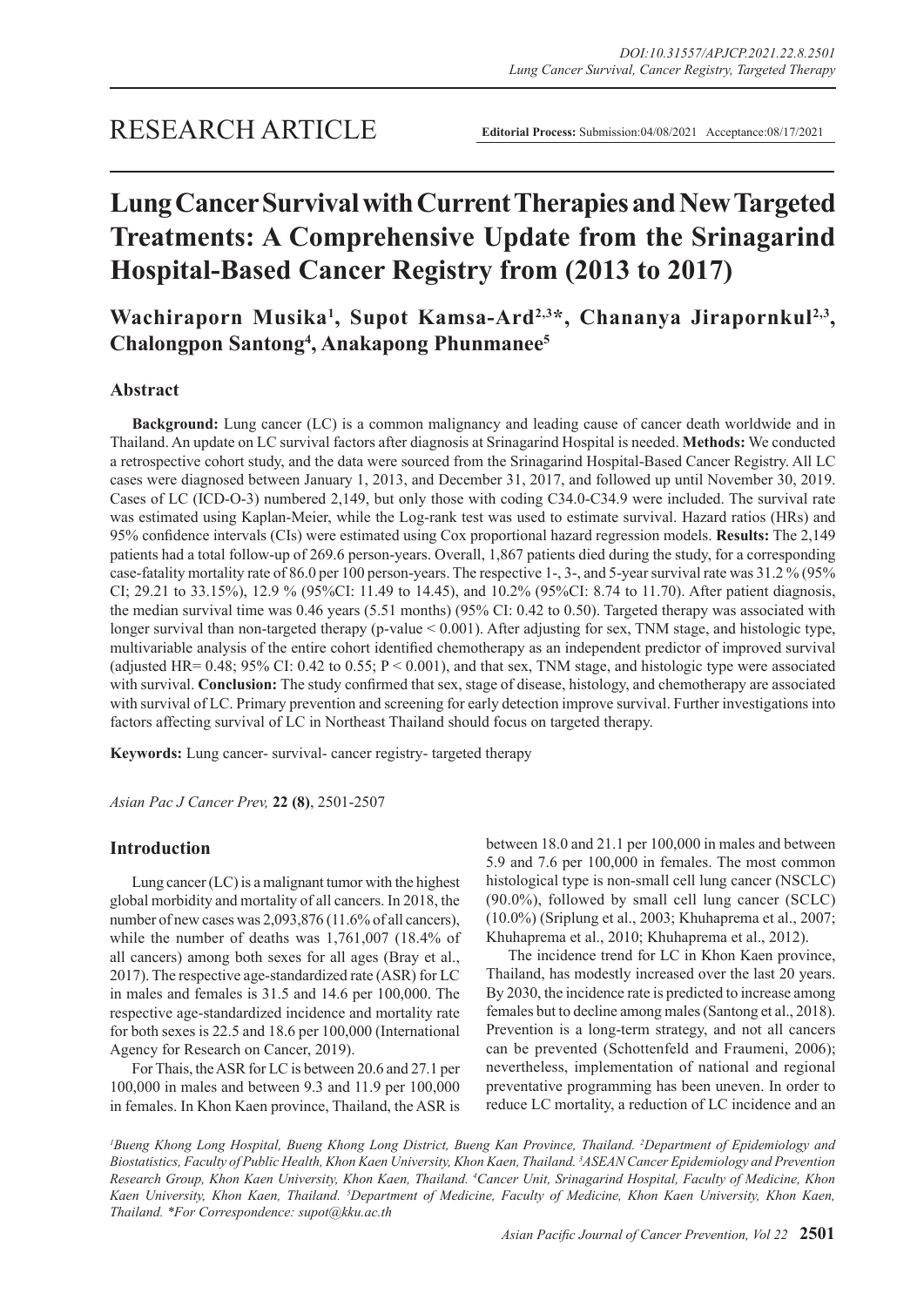#### *Wachiraporn Musika et al*

improvement of LC survival are essential (Allemani et al., 2018). The first-ever population-based cancer survival data (1985-1992) for Khon Kaen, Thailand, were published in 1995. The study revealed that the most common cancers in the province were liver (5-year relative survival rate 9.2%), cervix (60.1%), lung (15.4%), breast (48.1%), and large bowel (41.9%) (Sriamporn et al., 1995). A later study on Cancer Survival in Khon Kaen, Thailand, revealed that the 5-year survival between 1993 and 1997 was highest for localized disease, followed by regional and distant metastatic categories. Trends in the 5-year relative survival between 1993 and 1997 vs. 1985 and 1992 showed a marked increase for cancers of the rectum, breast, ovary, Hodgkin and non-Hodgkin lymphomas, and a decrease for cancers of the lip and larynx (Suwanrungruang et al., 2011). Previous studies showed the prognostic factors in non-small cell LC patients include stage of disease, performance status (León-Atance et al., 2011), weight loss, male vs. female, age, smoking status, smoking history, quality of life, marital status, diagnosed with depression, and genetic mutations (Jazieh et al., 2000; Brundage et al., 2002).

The prognostic factors and survival rate for LC have not been updated recently for the tertiary hospitals in northeastern Thailand where cancer patients are treated. The current research thus aimed to determine the factors affecting the survival of LC patients after diagnosis at Srinagarind Hospital.

## **Materials and Methods**

## *Cancer Registries and Case Ascertainment Khon Kean Cancer Registry, KKCR*

The Khon Kaen Cancer Registry (KKCR) was established in 1984 at the Faculty of Medicine and Srinagarind Hospital, Khon Kaen University, Khon Kaen, Thailand. It comprises both hospital and population-based registrations. The KKCR contains data on 1.7 million patients comprising all cancer sites as per the International Agency for Research on Cancer (IARC) guidelines (Esteban et al., 1995).

## *Case definitions*

The database was retrieved for all patients with LC tumors treated at Srinagarind Hospital, Faculty of Medicine, Khon Kaen University between January 1, 2013, and December 31, 2017. Diagnoses were obtained using the International Classification of Diseases for Oncology, 3rd edition (ICD-O-3). LC is an ICD-O-3 diagnosis and only includes coding C34.0-C34.9 (World Health Organization, 2013).

## *Statistical methods*

## *Descriptive epidemiology of study patients*

The characteristics of the patients were summarized using descriptive statistics. Means and standard deviations, medians, and their ranges (minima and maxima) were used for continuous variables, and frequency counts and percentages were used for categorical variables. *Survival analyses*

Survival analyses excluded cases if their basis of

diagnosis was Death Certificate Only (DCO) or unknown, if they did not contain any follow-up information, or had an unknown vital status. Survival was determined by calculating the follow-up time from diagnosis to each patient's last known vital status. The status was obtained by linking records between the Mortality Registry of Thailand (National Health Office, 2017) and the National Statistical Office (National Statistical Office Thailand, 2017, updated to December 31, 2016).

The observed survival (OS) analysis was estimated using the Kaplan-Meier survival curve, and the logrank test was used for between-group comparisons. Multivariable analysis was performed using Cox proportional hazards regression (Kleinbaum and Klein, 2005). All test statistics were two-sided, and a p-value of < 0.05 was considered statistically significant.

#### *Data processing*

Data were recorded using the CanReg 5 software provided by the International Association of Cancer Registries (IARC) (IARC, 2019). The verification was performed with necessary corrections, including logic, range, and internal consistency, which were checked using statistical software. All analyses were performed using Stata release 10.0 (StataCorp LLC, College Station, TX, USA). (Stata Corp, 2007)

#### *Ethical considerations*

This project was reviewed and approved by the Human Research and Ethics Committee of Khon Kaen University (HE631214).

## **Results**

#### *Descriptive epidemiology and Data quality*

Between 2013 and 2017, 2,149 cases of LC were recorded in the Srinagarind Hospital-Based Cancer Registry database. Male LC patients outnumbered female LC patients. The age at diagnosis trended to be late middleaged (mean, 62.4 years; standard deviation, 11.3; median, 63.0 years; Min: Max; 20: 91). Most were "married"  $(n=2,041; 95.1\%)$ . As for the year of diagnosis, the most numerous was in 2014 (n=497; 23.1%), while the least was in 2017 (n=364; 16.9%).

The basis of diagnosis was endoscopic and radiologic evidence vs. morphological verification (n=1,534; 71.4%) (i.e., based on either cytological or histological examination of tissue from the primary site, %MV). Based on the subtype of cancer, the highest was in the upper lobe (n=818; 38.1%), while the lowest was overlapping lesions of the lung (n=35; 1.6%). The most common histological grading was adenocarcinoma (n=930; 43.3%), while the highest was "unknown grading" (n=1,815; 84.5%).

The most common stage of diseases were 'Stage IV' (n=1,150; 53.5% and "Stage I" (n=35; 1.6%). A histological grading was commonly lacking (males; n=9,199, 97.6%; females; n=4,282, 97.9%). Tumour laterality was often unknown or undefined (n=885, 41.2%). Metastatic lung cancer was bone metastasis (n=288, 13.4%). For treatment, only targeted therapy was offered to 37 patients (1.7%) while supportive care was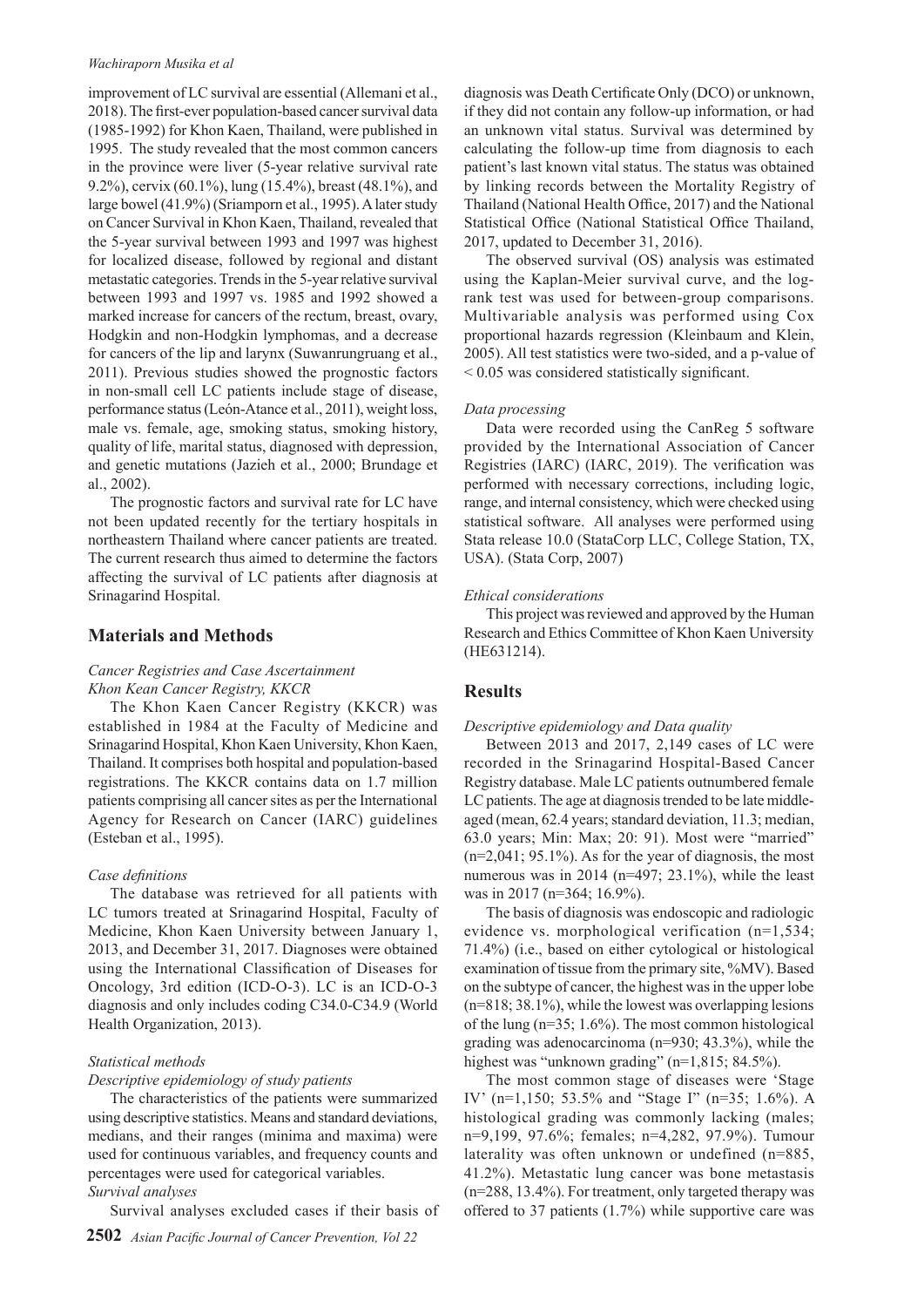| Table 1. Characteristics of Study Participants Diagnosed<br>at Srinagarind Hospital between 2013 and 2017 | Table 1. Continued |        |
|-----------------------------------------------------------------------------------------------------------|--------------------|--------|
|                                                                                                           | Characteristic     | Number |

| Characteristic                     | Number<br>$(n = 2, 149)$ | Percentage<br>$(\%)$ |
|------------------------------------|--------------------------|----------------------|
| Sex                                |                          |                      |
| Male                               | 1,420                    | 66.1                 |
| Female                             | 729                      | 33.9                 |
| Age at diagnosis (years)           |                          |                      |
| 20-29                              | 14                       | 0.7                  |
| 30-39                              | 47                       | 2.2                  |
| 40-49                              | 205                      | 9.5                  |
| 50-59                              | 571                      | 26.6                 |
| 60-69                              | 718                      | 33.4                 |
| 70-79                              | 485                      | 22.6                 |
| > 80                               | 109                      | 5.1                  |
| Mean (standard deviation)          | 62.4(11.3)               |                      |
| Median (minimum: maximum)          |                          | 63.0 (20: 91)        |
| Marital status                     |                          |                      |
| Single                             | 59                       | 2.8                  |
| Married                            | 2041                     | 95.1                 |
| Monk                               | 42                       | 2                    |
| Not specify                        | 7                        | 0.3                  |
| Year of Diagnosis                  |                          |                      |
| 2013                               | 489                      | 22.8                 |
| 2014                               | 497                      | 23.1                 |
| 2015                               | 385                      | 17.9                 |
| 2016                               | 414                      | 19.3                 |
| 2017                               | 364                      | 16.9                 |
| Basis of diagnosis                 |                          |                      |
| History & Physical exam            | 5                        | 0.2                  |
| Ultrasound (Endoscopy & Radiology) | 602                      | 28                   |
| Surgery & Autopsy (no histol.)     | 6                        | 0.3                  |
| Specific Biochem/ Immuno. test     | 2                        | 0.1                  |
| Cytology or Hematology             | 195                      | 9.1                  |
| Histology of Metastasis            | 24                       | 1.1                  |
| Histology of Primary               | 1315                     | 61.2                 |
| Subtype                            |                          |                      |
| Main bronchus                      | 51                       | 2.4                  |
| Upper lobe, lung                   | 818                      | 38.1                 |
| Middle lobe, lung                  | 82                       | 3.8                  |
| Lower lobe, lung                   | 466                      | 21.7                 |
| Overlapping lesion of lung         | 35                       | 1.6                  |
| Lung, NOS                          | 697                      | 32.4                 |
| Histology                          |                          |                      |
| Squamous cell carcinoma            | 156                      | 7.3                  |
| Adenocarcinoma                     | 930                      | 43.3                 |
| Small cell carcinoma               | 43                       | 2                    |
| Large cell carcinoma               | 160                      | 7.5                  |
| Other specified carcinoma          | 34                       | 1.6                  |
| Sarcoma                            | 8                        | 0.4                  |
| Non-small cell carcinoma           | 128                      | 6                    |
| Other specified malignant neoplasm | 9                        | 0.4                  |
| Unspecified malignant neoplasm     | 681                      | 31.7                 |

| Table 1. Continued        |                         |                      |  |
|---------------------------|-------------------------|----------------------|--|
| Characteristic            | Number<br>$(n = 2,149)$ | Percentage<br>$(\%)$ |  |
| Histology grading         |                         |                      |  |
| Well differentiated       | 50                      | 2.3                  |  |
| Moderately differentiated | 56                      | 2.6                  |  |
| Poorly differentiated     | 196                     | 9.1                  |  |
| Undifferentiated          | 32                      | 1.5                  |  |
| Not known                 | 1815                    | 84.5                 |  |
| Laterality                |                         |                      |  |
| Right                     | 689                     | 32.1                 |  |
| Left                      | 541                     | 25.2                 |  |
| <b>Bilateral</b>          | 34                      | 1.6                  |  |
| Unknown                   | 885                     | 41.2                 |  |
| Stage of disease          |                         |                      |  |
| Stage I                   | 35                      | 1.6                  |  |
| Stage II                  | 49                      | 2.3                  |  |
| Stage III                 | 356                     | 16.6                 |  |
| Stage IV                  | 1150                    | 53.5                 |  |
| Unknown                   | 559                     | 26                   |  |
| Metastasis                |                         |                      |  |
| Lymp node metastasis      | 70                      | 3.3                  |  |
| Bone metastasis           | 288                     | 13.4                 |  |
| Liver metastasis          | 79                      | 3.7                  |  |
| Treatment                 |                         |                      |  |
| Surgery                   | 140                     | 6.5                  |  |
| Radiation                 | 393                     | 18.3                 |  |
| Chemotherapy              | 669                     | 31.1                 |  |
| Targeted therapy          | 37                      | 1.7                  |  |
| Supportive care           | 910                     | 42.4                 |  |

offered to 1,198 (55.8%) (Table 1).

# *Survival rate of LC after diagnosis*

*Mortality rate and Median survival time*

The 2,149 patients had a total follow-up of 269.6 person-years. Overall, 1,867 patients died during the study, corresponding to a mortality rate (case-fatality) of 86.0 per 100 person-years. The respective 1-, 3-, and 5-year survival rate was 31.2 % (95% confidence interval; 29.21 to 33.15%), 12.9 % (95%CI: 11.49 to 14.45), and 10.2% (95%CI: 8.74 to 11.70). After diagnosis, the median survival time was 0.46 years (5.51 months) (95% CI:  $0.42 - 0.50$ ).

Based on the type of cancer, the respective median overall survival (OS) and 3-year OS rates for patients with small-cell lung cancer (SCLC) and non-small cell lung cancer (NSCLC) was 0.58 year (95%CI: 0.39 - 0.76) and 11.6% (95%CI: 4.26 to 23.06) vs. 0.60 years (95%CI: 0.53 to 0.66) and 15.1% (95%CI: 13.21 to 17.19). As for SCLC, the respective 1-year OS rate for patients treated with chemotherapy vs. non-chemotherapy was not significantly different. Meanwhile, NSCLC patients treated with chemotherapy over non-chemotherapy were associated with longer survival (Table 2).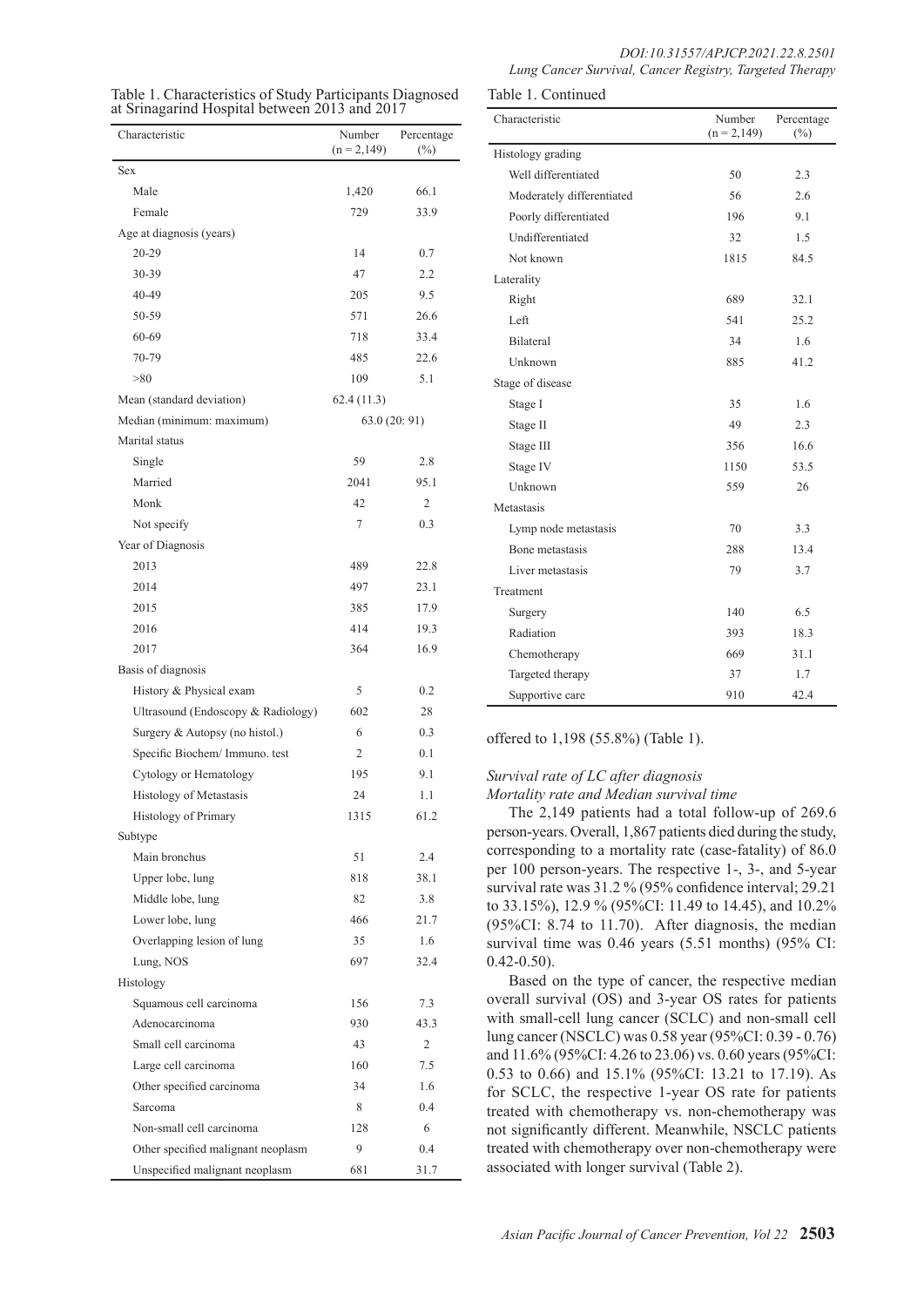| Table 2. The 1-, 3-, 5-Year Survival Rate between 2013 and 2017 for LC after Diagnosis, by Cell Type and |  |  |  |  |  |  |  |  |
|----------------------------------------------------------------------------------------------------------|--|--|--|--|--|--|--|--|
| Chemotherapy Treatment at Srinagarind Hospital                                                           |  |  |  |  |  |  |  |  |

| Variable                      | Number | Median time $(95\%CI)$ | 1-year<br>Survival rate (95%CI) | 3-year<br>Survival rate (95% CI) | 5-year<br>Survival rate (95% CI) |  |
|-------------------------------|--------|------------------------|---------------------------------|----------------------------------|----------------------------------|--|
| Cell type                     |        |                        |                                 |                                  |                                  |  |
| <b>SCLC</b>                   | 43     | $0.58(0.39 - 0.76)$    | 27.9 (15.57-41.65)              | $11.63(4.26-23.06)$              | NA                               |  |
| <b>NSCLC</b>                  | 1374   | $0.60(0.53-0.66)$      | 37.8 (35.20-40.34)              | 15.14 (13.21 - 17.19)            | $11.9(10.01 - 14.01)$            |  |
| <b>SCLC</b> with Chemotherapy |        |                        |                                 |                                  |                                  |  |
| Yes                           | 22     | $0.60(0.32 - 0.88)$    | 27.3 (11.12-46.37)              | NА                               | NA                               |  |
| N <sub>0</sub>                | 21     | $0.28(0.03-0.53)$      | 28.6 (11.66-48.18)              | $14.3(3.57-32.12)$               | NA                               |  |
| NSCLC with Chemotherapy       |        |                        |                                 |                                  |                                  |  |
| Yes                           | 592    | $1.07(0.97-1.17)$      | 53.5 (49.35 - 57.40)            | 17.9 (14.75 - 21.28)             | $11.8(8.72 - 15.34)$             |  |
| No                            | 782    | $0.33(0.30-0.37)$      | 25.8 (22.79 - 28.96)            | $13.1(10.78-15.68)$              | $11.9(9.52 - 14.46)$             |  |

SCLC, small cell lung cancer; NSCLC, non-small cell lung cancer; NA,Not applicable



Figure 1. Overall Survival Based on Treatment of Patients (Targeted Therapy and Non-Targeted Therapy)

*Effect of targeted therapy on survival* Treatment of patients with targeted over against non-targeted therapy was associated with longer survival (p-value  $\leq 0.001$ ). The respective 1-, 3-, and

Table 3. Multivariable Analysis between 2013 and 2017 for Overall Survival of the Entire LC Cohort after Diagnosis at Srinagarind Hospital

| Variable                | Crude HR (95%CI)               | Adjusted HR (95%CI)            | $p$ -value <sup>1</sup> |
|-------------------------|--------------------------------|--------------------------------|-------------------------|
| 1. Sex                  |                                |                                | ${}< 0.001$             |
| Male                    |                                |                                |                         |
| Female                  | $0.74$ (0.67 to 0.82)          | $0.78$ (0.68 to 0.89)          |                         |
| 2. TNM stage            |                                |                                | ${}_{0.001}$            |
| Stage I and II          |                                |                                |                         |
| Stage III               | $3.76$ (2.64 to 5.37)          | 6.35 $(4.05 \text{ to } 9.95)$ |                         |
| Stage IV                | 5.66 $(4.01 \text{ to } 7.98)$ | 8.32 (5.36 to 12.90)           |                         |
| 3. Histologic type      |                                |                                | ${}_{0.001}$            |
| Squamous cell carcinoma |                                |                                |                         |
| Adenocarcinoma          | $0.76(0.63 \text{ to } 0.91)$  | $0.78(0.63 \text{ to } 0.96)$  |                         |
| Small cell carcinoma    | $0.98(0.69 \text{ to } 1.41)$  | $0.79(0.50 \text{ to } 1.22)$  |                         |
| Large cell carcinoma    | $1.08$ (0.88 to 1.32)          | $1.01$ (0.80 to 1.27)          |                         |
| 4. Chemotherapy         |                                |                                | ${}_{0.001}$            |
| No                      |                                |                                |                         |
| Yes                     | $0.55(0.49-0.60)$              | $0.48(0.42 - 0.55)$            |                         |

1 p-value from partial likelihood ratio test, Adjusted HR, adjusting for Sex;TNM stage, Histologic type, and Chemotherapy

**2504** *Asian Pacific Journal of Cancer Prevention, Vol 22*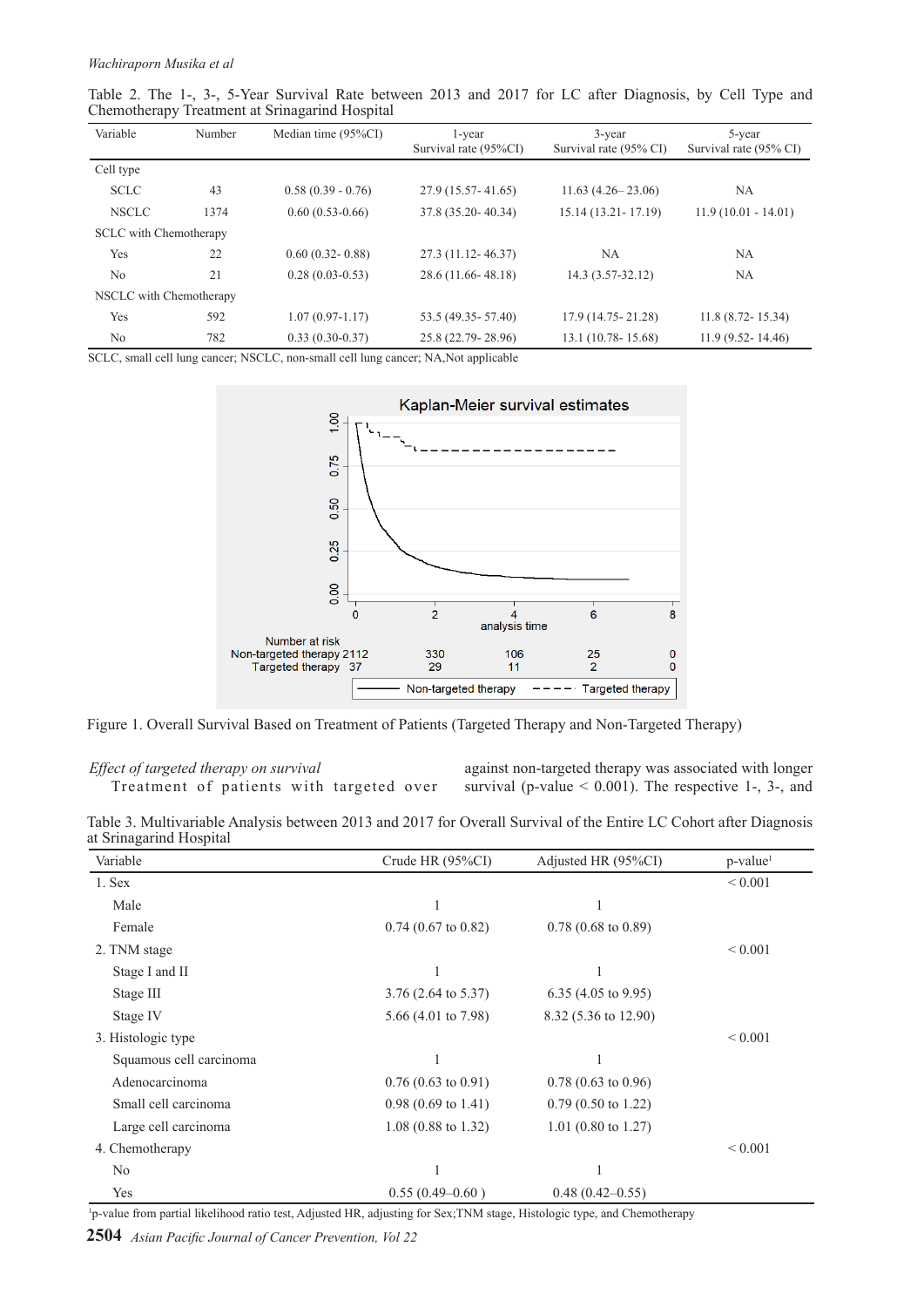5-year OS rate for patients treated with targeted therapy vs. non-targeted therapy was 91.9% (95%CI: 76.93 to 97.31), 83.8% (95%CI: 67.42 to 92.37), and 83.8% (95%CI: 67.42 to 92.37). Meanwhile, the respective 1-, 3-, and 5-year OS rate for patients receiving non-targeted therapy was 30.1% (95%CI: 28.14 to 32.07), 11.8% (95%CI: 10.38 to 13.25), and 9.0% (95%CI: 7.69 to 10.52) (Figure 1).

#### *Survival and multivariable Cox regression analyses*

After adjusting for sex, TNM stage, and histologic type, multivariable analysis of the entire cohort identified chemotherapy as an independent predictor of improved survival (adjusted HR= 0.48; 95% CI: 0.42 to  $0.55$ ;  $P < 0.001$ ), and that sex, TNM stage, and histologic type were associated with survival (Table 3).

## **Discussion**

The current study investigated the factors affecting the survival of LC patients after diagnosis at Srinagarind Hospital between 2013 and 2017. We describe these issues in detail for each topic.

## *Overall Survival of LC patients*

The current study showed that the respective 1-, 3-, and 5-year survival rate was 31.2% (95% CI: 29.21 to 33.15%), 12.9 % (95%CI: 11.49 to 14.45), and 10.2% (95%CI: 8.74 to 11.70). As for the five-year net survival  $(\% )$  estimates, the survival rate for LC from CONCORD was 10.2%. The rate is below 10.0% in Thailand, Brazil, Bulgaria, and India (Allemani et al., 2018). The population-based data from the SEER registries in the USA shows that the 5-year relative survival for LC was 18.4% between 2005 and 2011, compared to 12.2% between 1975 and 1977 when SEER record-keeping began (SEER, 2015 ).

## *Survival of LC by targeted therapy*

Despite some improvement in survival among patients treated with targeted therapies, LC remains one of the most fatal cancers. Based on available data, the current study showed that the respective 1-, 3-, and 5-year survival rate between targeted therapy and non-targeted therapy was 91.9% (95% CI: 76.93 to 97.31 vs. 30.1% (95% CI: 28.14 to 32.07%), 83.8% (95% CI: 67.42 to 92.37) vs. 11.8% (95% CI: 10.37 to 13.25 %), and 83.8% (95% CI: 67.42 to 92.37) vs. 9.0 % (95% CI: 7.69 to 10.52%). The result is consistent with previous studies. Survival outcomes in patients with advanced non-small-cell lung cancer - treated with erlotinib - expanded access to the program data from Belgium (the TRUST study). Overall the respective survival rates at 1, 2, and 3 years was 26.4%, 10.9%, and 6.4% (Van Meerbeeck et al., 2014). Survival of patients with advanced NSCLC treated with first-generation EGFR-TKIs at a cancer hospital in Thailand (between 2011 and 2016). The respective overall observed survival rates of patients receiving EGFR-TKIs as first-line or maintenance (n=18), second-line (n=18), and third-line or more (n=14) was 15.9% (95%CI: 10.26 to 21.46), 10.9% (95%CI: 0.00 to 28.29), and 20.2% (95%CI: 6.26 to 34.21) (Sukauichai et al., 2018 ).

The respective 1- and 2-year observed survival rate of

patients receiving Gefitinib was 85.0% and 57.9%. For patients receiving carboplatin-paclitaxel for chemo-naïve non-small cell lung cancer with sensitive EGFR gene mutations, the respective 1- and 2-year survival NEJ002 (CBDCA/PTX) was 86.8% and 53.7% (Inoue et al., 2013).

#### *Survival factors of LC patients Sex*

In Khon Kaen, Thailand, over the last 20 years, the trend incidence for LC has increased for both sexes. (Santong et al., 2018) Male/female is the one factor that may influence survival. Previous studies have reported that for most cancers being female provides a survival benefit over being male (Micheli et al., 2009; Cook et al., 2011), although females have a higher risk of death from bladder cancer (Zaitsu et al., 2015).

The current statistical work-up shows that male/female is a significant risk factor for LC patient survival. After adjusting all the variables in the model, the mortality risk of being female was 0.78–fold compared to male patients (adjusted HR= $0.78$ ,  $95\%$ CI: 0.68 to 0.89). The result is consistent with previous studies in the USA, confirming a female survival benefit over male for LC irrespective of histologic type. [30] Since then, other studies on male vs. female difference vis-à-vis LC survival have confirmed the trend (Sagerup et al., 2011; Li et al., 2019).

A similar survival benefit trend accrued to females after adjusting for years since cessation and smoking dose. The hazard ratio (HR) for LC mortality-comparing the association with smoking in women to that in men was 0.90 (adjusted HR=0.90, 95%CI: 0.80 to 0.90) for current smokers and 0.9 (adjusted HR=0.90, 95%CI: 0.90 to 1.00) for former smokers (Freedman et al., 2008).

## *TNM stage*

The current study shows that the 'stage of disease' is a significant risk factor for LC patient survival. After adjusting for all variables in the model, 'stage of disease' confirmed a significant risk factor of patient survival. Stage IV was associated with an 8.32–fold mortality risk compared to stages I and II (adjusted HR=8.32; 95%CI: 5.36 to 12.90), and stage III had a 6.35–fold mortality risk compared to stages I and II (adjusted HR=6.35; 95%CI: 4.05 to 9.95).

The results agree with a previous study wherein, compared to Stage 1, the respective mortality risk of Stage IIIB/IV, Stage IIIA, and Stage II was 5.34–fold (adjusted HR=5.34; 95%CI: 4.95 to 5.76), 2.71–fold (adjusted HR=2.71; 95%CI: 2.49 to 2.95), and 1.80–fold (adjusted HR=1.80; 95%CI: 1.65 to 1.97) (Sculier et al., 2008). In contrast, pulmonary large cell carcinoma is an infrequent neoplasm with a poor prognosis for which 'stage of disease' had a weak association with increased mortality risk. In that study, compared to stage I, the respective increased mortality risk of Stage II, III, and IV was 1.28–fold (adjusted HR=1.28; 95% CI: 1.09 to 1.51), 1.82 (adjusted HR=1.82; 95% CI: 1.59 to 2.10), and 3.45 (adjusted HR=3.45; 95% CI: 3.01to 4.02) (Xiaochuan et al., 2020).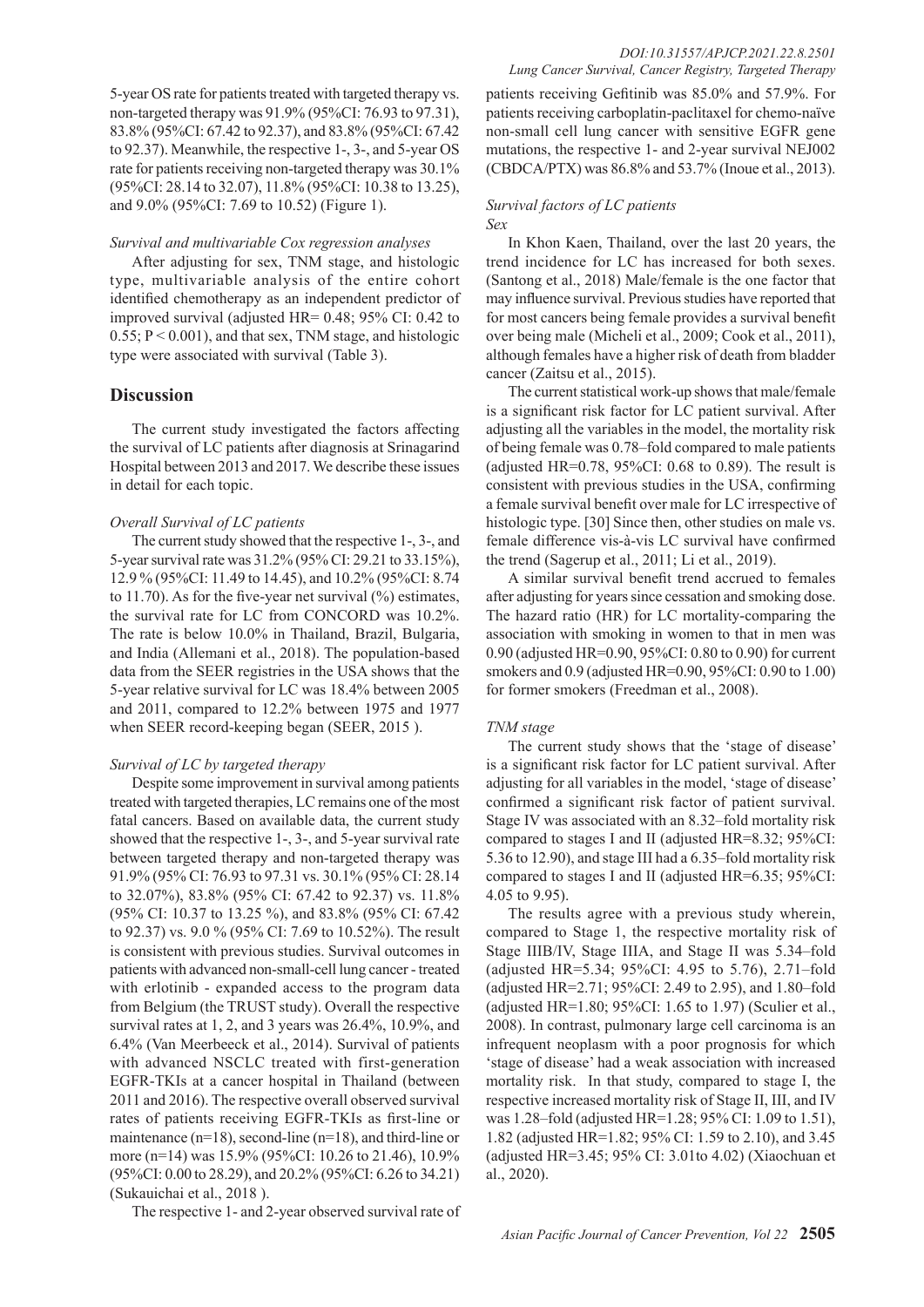#### *Wachiraporn Musika et al*

## *Histologic type*

The current study showed that histology type was not a significant risk factor for LC survival. Compared to squamous cell carcinoma, the respective associated mortality risk for adenocarcinoma, small cell carcinoma, large cell carcinoma was 0.78–fold (adjusted HR=0.78; 95% CI: 0.63 to 0.96), 0.79–fold (adjusted HR=0.79; 95% CI: 0.50 to 1.22), and 1.01–fold (adjusted HR=1.01; 95% CI: 0.80 to 1.27). Compared to squamous cell carcinoma, the respective associated.

Consistent with a previous study, adenocarcinoma and large cell carcinoma were associated with a 0.97-fold (adjusted HR=0.97; 95%CI: 0.68 to 1.37) and a 1.01-fold (adjusted HR=0.01;  $95\%$ CI: 0.61 to 1.78] mortality risk compared to squamous cell carcinoma (Srisam-ang et al., 2005).

For mortality risk for NSCLC, adenocarcinoma and large cell was 0.96–fold (adjusted HR=0.96; 95% CI: 0.83 to 1.11), 0.95 (adjusted HR=0.95, 95%CI: 0.65 to 1.39) (Brzezniak et al., 2015).

## *Chemotherapy*

The current study showed that chemotherapy afforded a significant advantaged vis-à-vis LC survival. After adjusting for all variables in the model, patients undergoing chemotherapy had improved survival. Chemotherapy was associated with a 0.48–fold mortality risk compared to non-chemotherapy (adjusted HR=0.48; 95%CI: 0.42 to 0.55). Our finding is consistent with prior studies. Chemotherapy alone was associated with a 0.55–fold mortality risk compared to no-treatment (adjusted HR=0.55; 95%CI: 0.54 to 0.56) (Lou et al., 2018). For advanced non-small cell lung cancer, chemotherapy alone was associated with a 0.38–fold mortality risk compared to no-treatment (adjusted HR=0.38; 95%CI: 0.37 to 0.39) and chemotherapy and surgery a 0.22–fold mortality risk compared to no-treatment (adjusted HR=0.22; 95%CI: 0.20 to 0.24) (David et al., 2016 ).

#### *Advantages and Disadvantages of the study*

To our knowledge, the current study is the most up-todate examination of LC survival factors post-diagnosis between 2013 and 2017, according to the Srinagarind Hospital-Based Cancer Registry. Based on available data, targeted therapy significantly improved OS in LC patients of all ages, all cells types (NSCLC and SCLC), but further confirmatory research using extensive prospective clinical trials is needed. Novel targeted systemic therapies and the appropriate selection of LC patient treatments based on tumor molecular phenotypes and histologies should also be reviewed. The limitations of our study are the relatively small number of patients receiving targeted therapy.

In conclusion, the study confirmed that sex, stage of disease, histology, and chemotherapy are related to the survival of lung cancer patients. Primary prevention and screening for early detection are thus needed to improve survival. Factors affecting lung cancer survival in northeastern Thailand should focus on targeted therapy in any further investigations.

# **Author Contribution Statement**

WM is a principal investigator and provided project management supervision. SK and CJ provided advice about the study design and statistical analyses. CS provided and supervised the interviewers, and assisted in assessing data quality. AP is a physician and operated on patients with apparent Lung cancer and assisted in the final diagnoses of the cases. SK was involved in exploratory analysis and data quality.

## **Acknowledgements**

The authors thank (a) the KKU Cancer Unit staff for data collection and management, and (b) Mr. Bryan Roderick Hamman—under the aegis of the Publication Clinic, Khon Kaen University—for assistance with the English-language presentation of the manuscript.

#### *Statement conflict of interest*

The authors declare that they have no conflicts of interest.

## **References**

- Allemani C, Matsuda T, Di Carlo V, et al (2018). Global surveillance of trends in cancer survival 2000-14 (CONCORD-3): analysis of individual records for 37 513 025 patients diagnosed with one of 18 cancers from 322 population-based registries in 71 countries. *Lancet*, **391**, 1023-75.
- Bray F, Ferlay J, Soerjomataram I, et al (2018). Global cancer statistics 2018: GLOBOCAN estimates of incidence and mortality worldwide for 36 cancers in 185 countries. *CA Cancer J Clin*, **68**, 394–424.
- Brundage MD, Davies D, Mackillop WJ (2002). Prognostic factors in non-small cell lung cancer: a decade of progress. *Chest*, **122**, 1037-57.
- Brzezniak C, Satram-Hoang S, Goertz HP, et al (2015). Survival and racial differences of non-small cell lung cancer in the United States Military. *J Gen Intern Med*, **30**, 1406-12.
- Cook MB, McGlynn KA, Devesa SS, Freedman ND, Anderson WF (2011). Sex disparities in cancer mortality and survival. *Cancer Epidemiol Biomarkers Prev*, **20**, 1629–37.
- David EA, Canter RJ, Chen Y, Cooke DT, Cress RD (2016). Surgical management of advanced non-small cell lung cancer is decreasing but is associated with improved survival. *Ann Thorac Surg*, **102**, 1101-9.
- Esteban D, Whelan S, Laudico A, Parkin DM (1995). Manual for Cancer Registry Personnel. Lyon: International Agency for Research on Cancer and International Association of Cancer Registries (IARC Technical Reports, No. 10). Available: https://www.iarc.fr/en/publications/pdfs-online/treport-pub/ treport-pub10/index.php, Accessed 12 March 2018.
- Ferguson MK, Skosey C, Hoffman PC, et al (1990). Sex-associated differences in presentation and survival in patients with lung cancer. *J Clin Oncol*, **8**, 1402–7.
- Freedman ND, Leitzmann MF, Hollenbeck AR, Schatzkin A, Abnet CC (2008). Cigarette smoking and subsequent risk of lung cancer in men and women: analysis of a prospective cohort study. *Lancet Oncol*, **9**, 649–56.
- Inoue A, Kobayashi K, Maemondo M, et al (2013). Updated overall survival results from a randomized phase III trial comparing gefitinib with carboplatin-paclitaxel for chemo-naïve non-small cell lung cancer with sensitive EGFR